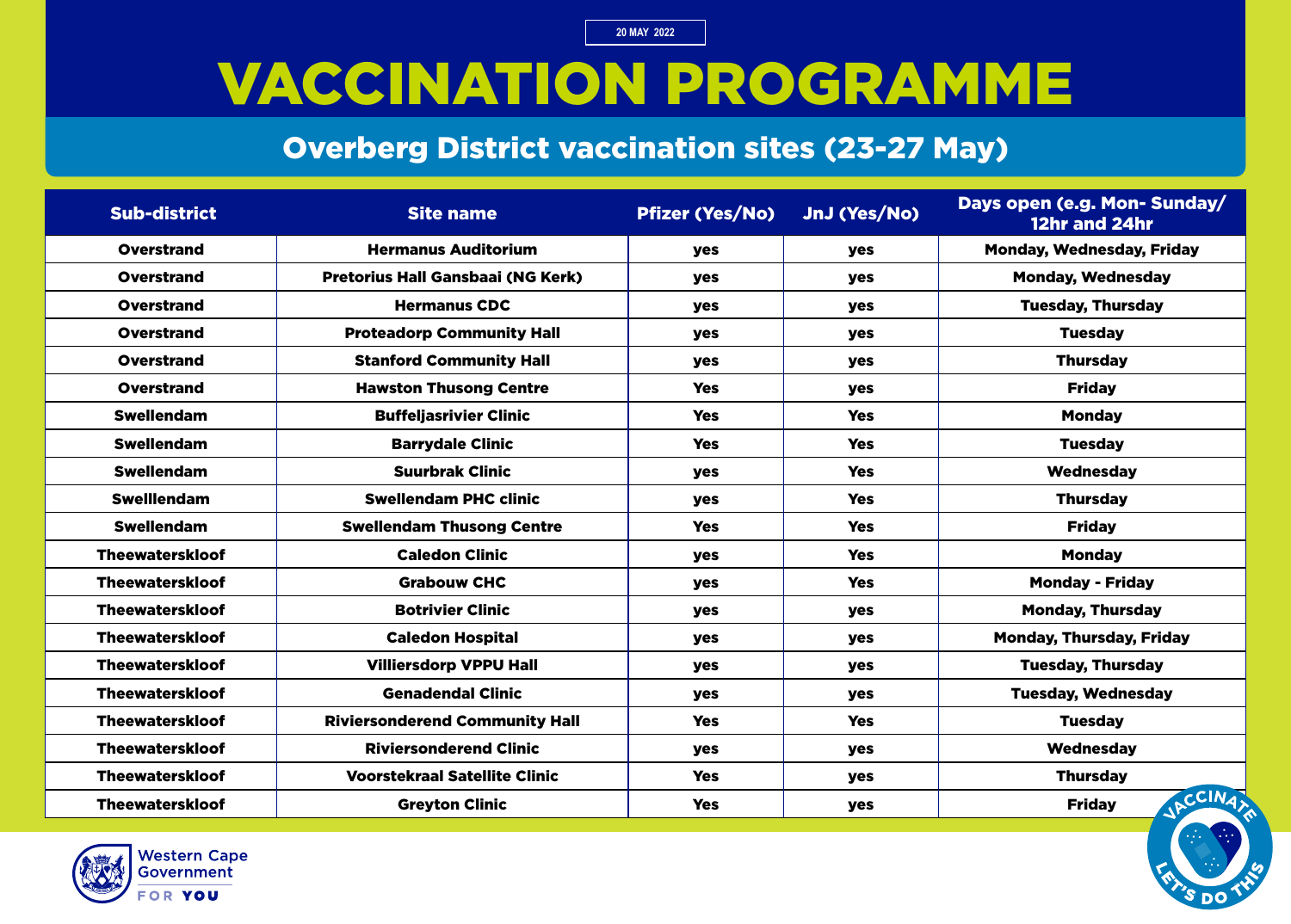# VACCINATION PROGRAMME

### Cape Winelands District vaccination sites (23-27 May)

**20 MAY 2022**

| <b>Sub-district</b>  | <b>Site name</b>                          | <b>Pfizer (Yes/No)</b> | JnJ (Yes/No) | Days open (e.g. Mon- Sunday/<br>12hr and 24hr |
|----------------------|-------------------------------------------|------------------------|--------------|-----------------------------------------------|
| <b>Breede Valley</b> | <b>De Doorns Clinic</b>                   | yes                    | yes          | <b>Monday - Friday</b>                        |
| <b>Breede Valley</b> | <b>Empilisweni (Worcester) Clinic</b>     | yes                    | yes          | <b>Monday - Friday</b>                        |
| <b>Breede Valley</b> | <b>Rawsonville Clinic</b>                 | <b>yes</b>             | yes          | <b>Monday - Friday</b>                        |
| <b>Breede Valley</b> | <b>Worcester Town Hall</b>                | <b>yes</b>             | yes          | <b>Tuesday &amp; Thursday</b>                 |
| <b>Breede Valley</b> | <b>Touws River Clinic</b>                 | <b>yes</b>             | <b>yes</b>   | <b>Monday - Friday</b>                        |
| <b>Breede Valley</b> | <b>Orchard Clinic</b>                     | yes                    | yes          | <b>Monday - Friday</b>                        |
| <b>Breede Valley</b> | <b>Sandhills Clinic</b>                   | <b>yes</b>             | yes          | <b>Monday - Friday</b>                        |
| <b>Breede Valley</b> | <b>Worcester CDC</b>                      | yes                    | yes          | <b>Monday - Friday</b>                        |
| <b>Drakenstein</b>   | <b>Dalvale Clinic</b>                     | <b>yes</b>             | yes          | <b>Tuesday</b>                                |
| <b>Drakenstein</b>   | <b>Gouda Clinic</b>                       | yes                    | yes          | <b>Monday - Friday</b>                        |
| <b>Drakenstein</b>   | <b>Huis McCrone Clinic</b>                | <b>yes</b>             | <b>yes</b>   | <b>Friday</b>                                 |
| <b>Drakenstein</b>   | <b>Klein Drakenstein Clinic</b>           | yes                    | yes          | <b>Friday</b>                                 |
| <b>Drakenstein</b>   | <b>Mbekweni CDC</b>                       | yes                    | yes          | <b>Friday</b>                                 |
| <b>Drakenstein</b>   | <b>Nieuwedrift Clinic</b>                 | <b>yes</b>             | yes          | <b>Monday - Friday</b>                        |
| <b>Drakenstein</b>   | <b>Patriot Plein Clinic</b>               | <b>yes</b>             | yes          | <b>Thursday</b>                               |
| <b>Drakenstein</b>   | <b>Saron Clinic</b>                       | <b>yes</b>             | <b>yes</b>   | <b>Friday</b>                                 |
| <b>Drakenstein</b>   | <b>Soetendal Clinic</b>                   | yes                    | yes          | <b>Friday</b>                                 |
| <b>Drakenstein</b>   | <b>Phola Park Clinic</b>                  | yes                    | yes          | <b>Friday</b>                                 |
| <b>Drakenstein</b>   | <b>Simondium Clinic</b>                   | yes                    | yes          | <b>Monday - Friday</b>                        |
| <b>Drakenstein</b>   | <b>Wellington CDC</b>                     | yes                    | yes          | <b>Friday</b>                                 |
| <b>Drakenstein</b>   | <b>TC Newman CDC</b>                      | yes                    | yes          | <b>Monday - Friday</b>                        |
| <b>Drakenstein</b>   | <b>Windmeul Clinic</b>                    | yes                    | yes          | <b>Monday - Friday</b>                        |
| <b>Drakenstein</b>   | <b>Shoprite Paarl</b>                     | yes                    | yes          | <b>Monday - Friday</b>                        |
| <b>Langeberg</b>     | <b>Bergsig Clinic</b>                     | <b>yes</b>             | yes          | <b>Friday</b>                                 |
| Langeberg            | <b>Cogmanskloof Clinic</b>                | yes                    | <b>yes</b>   | <b>Monday</b>                                 |
| <b>Langeberg</b>     | <b>Happy Valley Clinic</b>                | <b>Yes</b>             | yes          | <b>Thursday</b>                               |
| <b>Langeberg</b>     | <b>McGregor Clinic</b>                    | yes                    | yes          | Wednesday                                     |
| <b>Langeberg</b>     | <b>Montagu Clinic</b>                     | yes                    | yes          | <b>Monday &amp; Friday</b>                    |
| Langeberg            | <b>Chris Van Zyl Hall</b>                 | yes                    | yes          | <b>Thursday</b>                               |
| <b>Langeberg</b>     | Old Thatch Roof Clinic / Strooidak Clinic | yes                    | yes          | <b>Monday - Friday</b>                        |
| <b>Stellenbosch</b>  | <b>Cloetesville CDC</b>                   | yes                    | yes          | <b>Monday - Friday</b>                        |
| <b>Stellenbosch</b>  | <b>Don and Pat Bilton Clinic</b>          | yes                    | yes          | <b>Monday &amp; Wednesday</b>                 |
| <b>Stellenbosch</b>  | <b>Groendal Clinic</b>                    | yes                    | yes          | <b>Monday - Friday</b>                        |
| <b>Stellenbosch</b>  | <b>Idas Valley Clinic</b>                 | yes                    | yes          | <b>Monday - Friday</b>                        |
| <b>Stellenbosch</b>  | <b>Kayamandi Clinic</b>                   | yes                    | yes          | <b>Monday - Friday</b>                        |
| <b>Stellenbosch</b>  | <b>Klapmuts Clinic</b>                    | <b>yes</b>             | yes          | <b>Monday - Friday</b>                        |
| <b>Stellenbosch</b>  | <b>Kylemore Clinic</b>                    | <b>yes</b>             | yes          | <b>Thursday</b>                               |
| <b>Stellenbosch</b>  | <b>Stellenbosch Hospital</b>              | yes                    | yes          | <b>Monday - Friday</b>                        |
| <b>Witzenberg</b>    | <b>Bella Vista Clinic</b>                 | yes                    | yes          | <b>Thursday</b>                               |
| <b>Witzenberg</b>    | <b>Ceres Clinic</b>                       | yes                    | yes          | Wednesday                                     |
| <b>Witzenberg</b>    | <b>Ceres Hospital</b>                     | yes                    | yes          | <b>Monday - Friday</b>                        |
| Witzenberg           | <b>Nduli Clinic</b>                       | yes                    | yes          | <b>Tuesday</b>                                |
| <b>Witzenberg</b>    | <b>Op die Berg Clinic</b>                 | <b>yes</b>             | yes          | <b>Tuesday</b>                                |
| <b>Witzenberg</b>    | <b>Tulbagh Clinic</b>                     | <b>yes</b>             | yes          | Wednesday                                     |
| <b>Witzenberg</b>    | <b>Wolseley Clinic</b>                    | yes                    | yes          | <b>Friday</b><br>CCINA,                       |
| Witzenberg           | <b>PA Hamlet Clinic</b>                   | yes                    | yes          | <b>Monday</b>                                 |



=

DC

=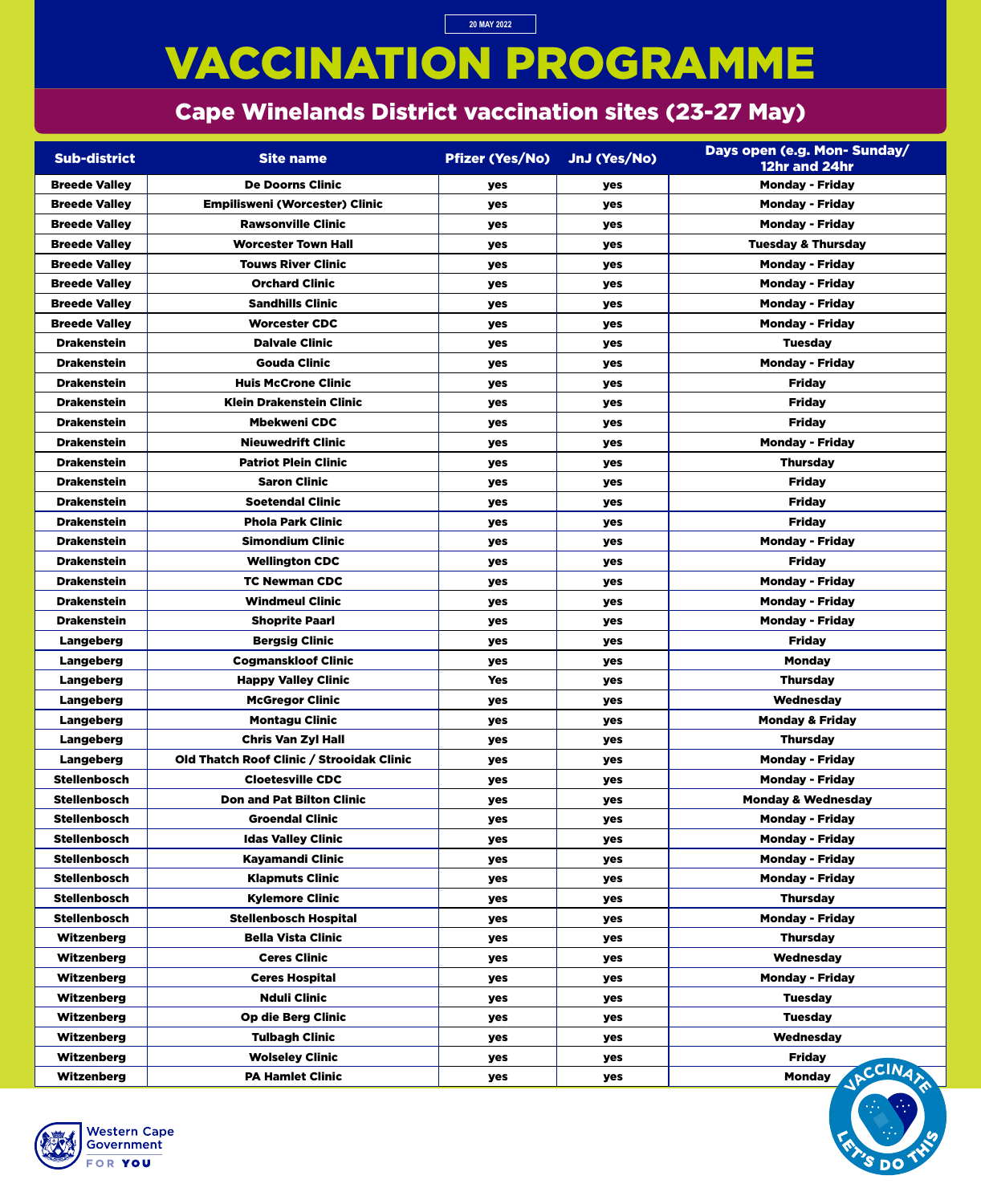# VACCINATION PROGRAMME

#### Central Karoo District vaccination sites (23-27 May)

| <b>Sub-district</b>                         | <b>Site name</b>                                   | Pfizer (Yes/No) JnJ (Yes/No) |            | Days open (e.g. Mon-Sunday/<br>12hr and 24hr |
|---------------------------------------------|----------------------------------------------------|------------------------------|------------|----------------------------------------------|
| <b>Beaufort West</b><br><b>Municipality</b> | <b>Beaufort West Community Day Centre Outreach</b> | <b>yes</b>                   | yes        | <b>Monday &amp; Friday</b>                   |
| <b>Beaufort West</b><br><b>Municipality</b> | <b>Murraysburg Clinic</b>                          | <b>yes</b>                   | <b>yes</b> | <b>Friday</b>                                |
| <b>Beaufort West</b><br><b>Municipality</b> | <b>Hillside Clinic</b>                             | <b>yes</b>                   | <b>yes</b> | <b>Friday</b>                                |
| <b>Beaufort West</b><br><b>Municipality</b> | Kwa Mandlenkosi Clinic                             | <b>Yes</b>                   | <b>Yes</b> | <b>Monday &amp; Thursday</b>                 |
| <b>Beaufort West</b><br><b>Municipality</b> | <b>Nieuveldpark</b>                                | <b>yes</b>                   | <b>yes</b> | <b>Tuesday &amp; Thursday</b>                |
| <b>Laingsburg Sub</b><br><b>District</b>    | Laingsburg                                         | yes                          | yes        | <b>Friday</b>                                |
| <b>Prince Albert Sub</b><br><b>District</b> | <b>Prince Albert Community Outreach</b>            | <b>yes</b>                   | yes        | <b>Wednesday, Thursday &amp; Friday</b>      |



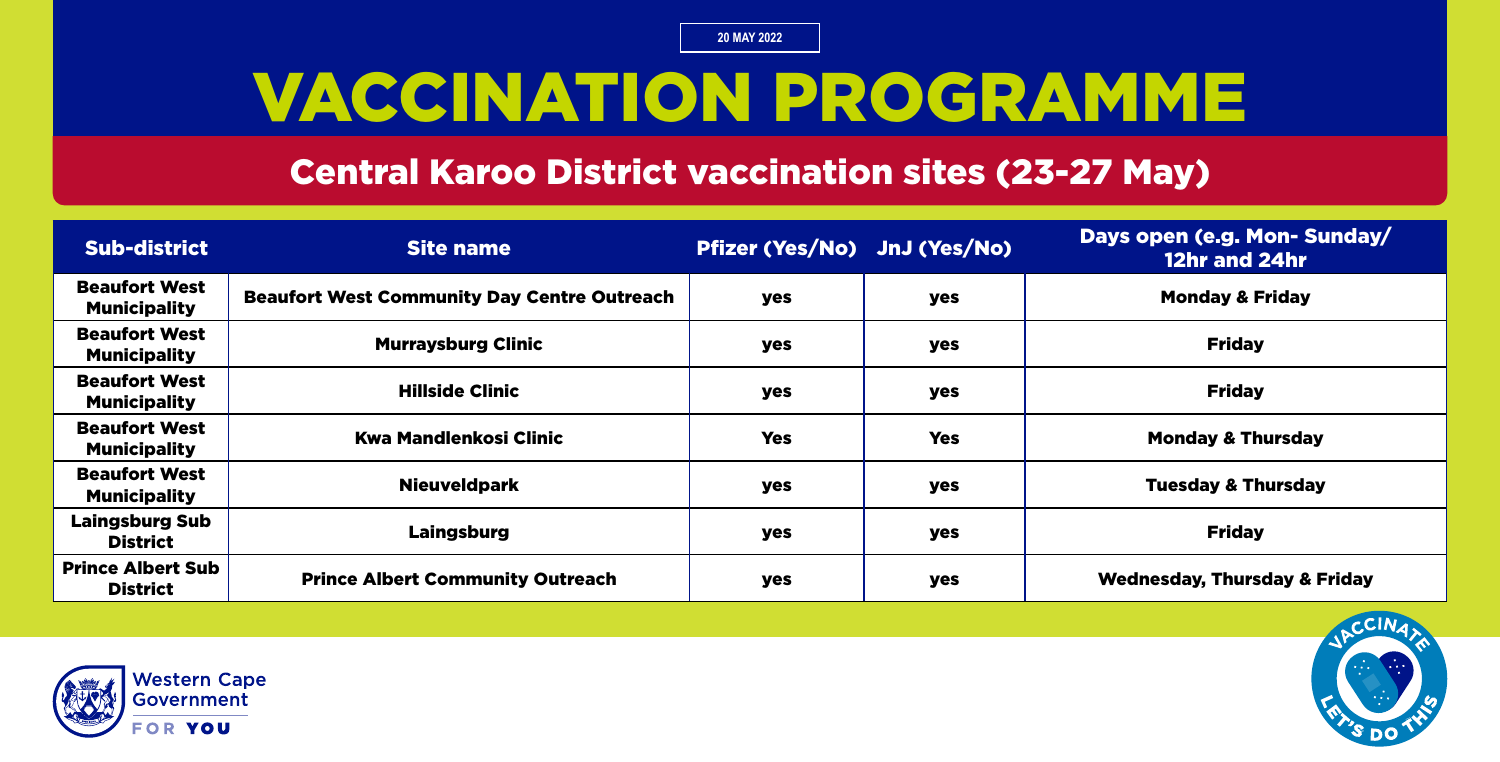# VACCINATION PROGRAMME

**20 MAY 2022**

### Garden Route District vaccination sites (23-27 May)

| <b>Sub-district</b> | <b>Site name</b>                        | <b>Pfizer (Yes/No)</b> | JnJ (Yes/No) | Days open (e.g. Mon- Sunday/<br>12hr and 24hr |
|---------------------|-----------------------------------------|------------------------|--------------|-----------------------------------------------|
| <b>Knysna</b>       | <b>Knysna Town Hall</b>                 | <b>Yes</b>             | <b>Yes</b>   | <b>Monday, Wednesday</b>                      |
| <b>Knysna</b>       | <b>Knysna Community Day Centre</b>      | <b>Yes</b>             | <b>Yes</b>   | <b>Tuesday, Wednesday &amp; Thursday</b>      |
| <b>Knysna</b>       | <b>Sedgefield Clinic</b>                | <b>Yes</b>             | <b>Yes</b>   | <b>Monday &amp; Friday</b>                    |
| <b>Knysna</b>       | <b>Khayalethu Clinic</b>                | <b>Yes</b>             | <b>Yes</b>   | Wednesday                                     |
| <b>Knysna</b>       | <b>Hornlee Clinic</b>                   | <b>Yes</b>             | <b>Yes</b>   | <b>Thursday</b>                               |
| <b>Knysna</b>       | <b>Knysna Town Clinic</b>               | <b>Yes</b>             | <b>Yes</b>   | <b>Tuesday</b>                                |
| <b>Knysna</b>       | <b>Belvidere Hotel outreach</b>         | <b>Yes</b>             | <b>Yes</b>   | <b>Tuesday</b>                                |
| <b>Bitou</b>        | <b>New Horizons Clinic</b>              | <b>Yes</b>             | <b>Yes</b>   | Wednesday                                     |
| <b>Bitou</b>        | <b>Crags Clinic</b>                     | <b>Yes</b>             | <b>Yes</b>   | <b>Thursday</b>                               |
| <b>Bitou</b>        | <b>Kwanokuthula Clinic</b>              | <b>Yes</b>             | <b>Yes</b>   | <b>Friday</b>                                 |
| <b>Bitou</b>        | <b>Kranshoek Clinic</b>                 | <b>Yes</b>             | <b>Yes</b>   | <b>Tuesday</b>                                |
| <b>Bitou</b>        | <b>Plettenberg Bay Town Clinic</b>      | yes                    | yes          | <b>Monday</b>                                 |
| George              | <b>Thembalethu CDC (Sandkraal road)</b> | <b>Yes</b>             | <b>Yes</b>   | <b>Monday - Friday</b>                        |
| George              | <b>George Central Clinic</b>            | <b>Yes</b>             | <b>Yes</b>   | <b>Monday - Friday</b>                        |
| George              | <b>Pacaltsdorp Clinic</b>               | <b>Yes</b>             | <b>Yes</b>   | <b>Monday - Friday</b>                        |
| George              | <b>Uniondale Hospital</b>               | <b>Yes</b>             | <b>Yes</b>   | <b>Monday - Friday</b>                        |
| <b>Hessequa</b>     | <b>Melkhoutfontein Satellite Clinic</b> | <b>Yes</b>             | <b>Yes</b>   | <b>Friday</b>                                 |
| <b>Hessequa</b>     | <b>Riversdale Clinic</b>                | <b>Yes</b>             | <b>Yes</b>   | <b>Monday, Tuesday and Friday</b>             |
| <b>Hessequa</b>     | <b>Albertinia Clinic</b>                | <b>Yes</b>             | <b>Yes</b>   | <b>Thursday &amp; Friday</b>                  |
| <b>Hessequa</b>     | <b>Still Bay Satellite Clinic</b>       | <b>Yes</b>             | <b>Yes</b>   | <b>Wednesday &amp; Thursday</b>               |
| <b>Hessequa</b>     | <b>Heidelberg Clinic</b>                | <b>Yes</b>             | <b>Yes</b>   | <b>Wednesday &amp; Friday</b>                 |
| <b>Hessequa</b>     | <b>Slangrivier satellite clinic</b>     | <b>Yes</b>             | <b>Yes</b>   | <b>Friday</b>                                 |
| <b>Kannaland</b>    | <b>Calitzdorp Clinic</b>                | <b>Yes</b>             | <b>Yes</b>   | Monday, Tuesday, Wednesday & Thursday         |
| <b>Kannaland</b>    | <b>Ladismith Clinic</b>                 | <b>Yes</b>             | <b>Yes</b>   | <b>Monday - Thursday</b>                      |
| <b>Kannaland</b>    | <b>Zoar Clinic</b>                      | <b>Yes</b>             | <b>Yes</b>   | <b>Tuesday &amp; Thursday</b>                 |
| <b>Kannaland</b>    | <b>Amalienstein Clinic</b>              | <b>Yes</b>             | <b>Yes</b>   | <b>Monday &amp; Wednesday</b>                 |
| <b>Mossel Bay</b>   | <b>Asla Clinic</b>                      | <b>Yes</b>             | <b>Yes</b>   | <b>Monday - Friday</b>                        |
| <b>Mossel Bay</b>   | <b>Alma Community Day Centre</b>        | <b>Yes</b>             | <b>Yes</b>   | Monday, Tuesday, Thursday & Friday            |
| <b>Mossel Bay</b>   | <b>Great Brak River Clinic</b>          | <b>Yes</b>             | <b>Yes</b>   | Monday, Wednesday, Thursday, Friday           |
| <b>Mossel Bay</b>   | <b>D'Almeida Community Day Centre</b>   | <b>Yes</b>             | <b>Yes</b>   | <b>Monday - Friday</b>                        |
| <b>Oudtshoorn</b>   | <b>Oudtshoorn Clinic</b>                | <b>Yes</b>             | <b>Yes</b>   | <b>Wednesday, Friday</b>                      |
| <b>Oudtshoorn</b>   | <b>Toekomsrus Clinic</b>                | <b>Yes</b>             | <b>Yes</b>   | <b>Thursday</b>                               |
| <b>Oudtshoorn</b>   | <b>Bongolethu Clinic</b>                | <b>Yes</b>             | <b>Yes</b>   | <b>Wednesday, Friday</b>                      |
| <b>Oudtshoorn</b>   | <b>Bridgeton Clinic</b>                 | <b>Yes</b>             | <b>Yes</b>   | <b>Wednesday, Friday</b>                      |
| <b>Oudtshoorn</b>   | <b>Dysselsdorp</b>                      | <b>Yes</b>             | <b>Yes</b>   | <b>Friday</b>                                 |
| <b>Oudtshoorn</b>   | <b>De Rust Clinic</b>                   | <b>Yes</b>             | <b>Yes</b>   | <b>Friday</b>                                 |



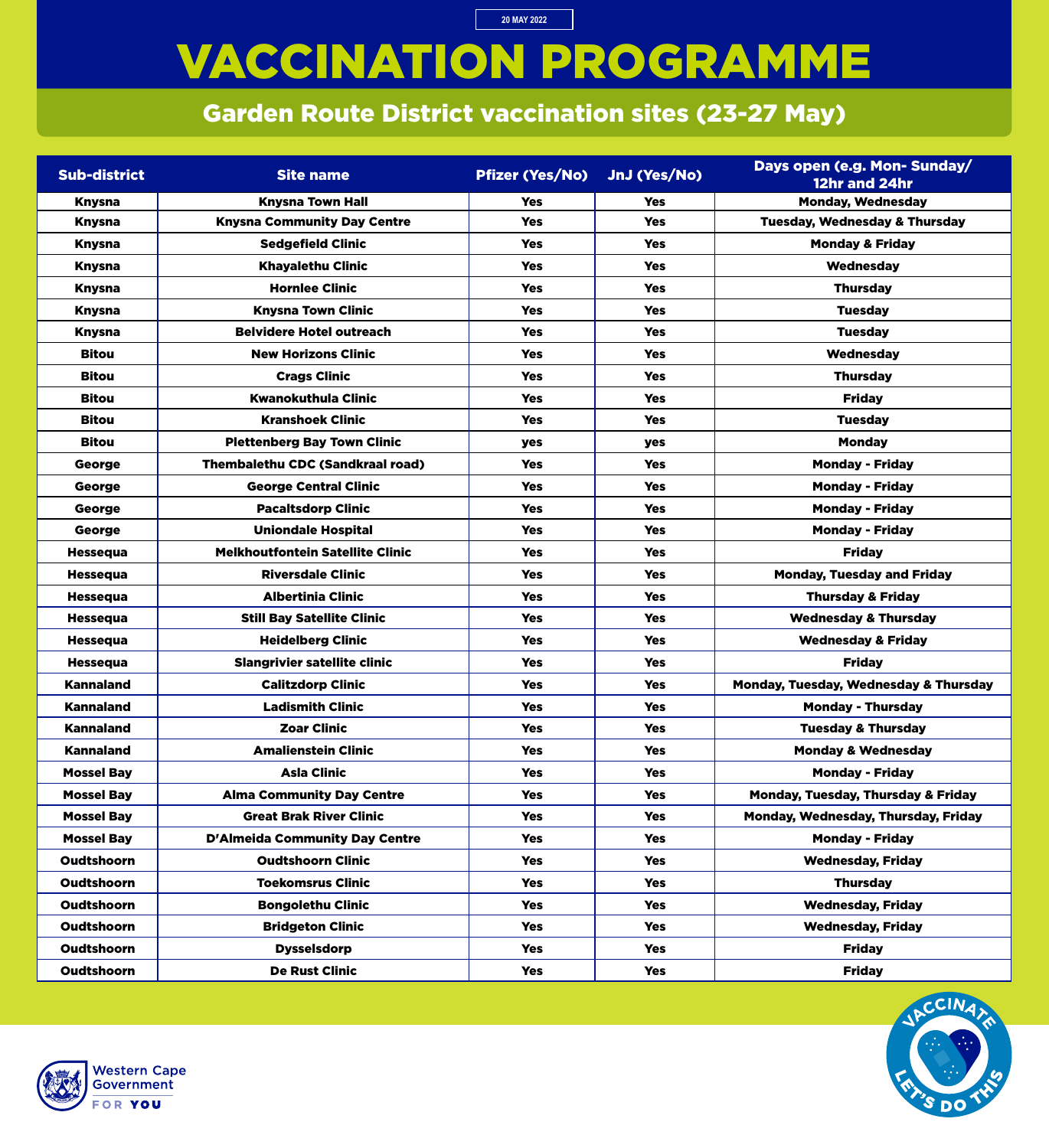## VACCINATION PROGRAMME

#### Northern/Tygerberg vaccination sites (23-27 May)

| <b>Sub-district</b> | <b>Site name</b>                         | <b>Pfizer (Yes/No)</b> | JnJ (Yes/No) | Days open (e.g. Mon-Sunday/<br>12hr and 24hr |
|---------------------|------------------------------------------|------------------------|--------------|----------------------------------------------|
| <b>Northern</b>     | <b>Kraaifontein CHC, Cipla Container</b> | <b>yes</b>             | yes          | <b>Monday - Friday</b>                       |
| <b>Northern</b>     | <b>Durbanville CDC</b>                   | yes                    | yes          | <b>Monday, Wednesday and Friday</b>          |
| <b>Northern</b>     | <b>Bothasig CDC</b>                      | <b>yes</b>             | <b>yes</b>   | <b>Monday - Friday</b>                       |
| <b>Northern</b>     | <b>Bloekombos Clinic</b>                 | <b>yes</b>             | <b>no</b>    | <b>Wednesdays and Fridays</b>                |
| <b>Northern</b>     | <b>Brackenfell Clinic</b>                | <b>yes</b>             | <b>no</b>    | <b>Monday - Friday</b>                       |
| <b>Northern</b>     | <b>Wallacedene Clinic</b>                | <b>yes</b>             | <b>no</b>    | <b>Wednesdays and Fridays</b>                |
| <b>Tygerberg</b>    | <b>Adriaanse Clinic</b>                  | yes                    | yes          | <b>Monday - Friday</b>                       |
| <b>Tygerberg</b>    | <b>Delft South Clinic</b>                | yes                    | yes          | <b>Monday - Friday</b>                       |
| <b>Tygerberg</b>    | <b>St. Vincent CDC</b>                   | <b>yes</b>             | <b>yes</b>   | <b>Monday - Friday</b>                       |
| <b>Tygerberg</b>    | <b>Bishop Lavis CDC</b>                  | <b>yes</b>             | <b>yes</b>   | <b>Monday - Friday</b>                       |
| <b>Tygerberg</b>    | <b>Delft CHC</b>                         | <b>yes</b>             | yes          | <b>Monday - Friday</b>                       |
| <b>Tygerberg</b>    | <b>Elsies River CHC</b>                  | <b>yes</b>             | yes          | <b>Monday - Friday</b>                       |
| <b>Tygerberg</b>    | <b>Ruyterwacht CDC</b>                   | yes                    | yes          | <b>Wednesdays and Fridays</b>                |
| <b>Tygerberg</b>    | <b>Bellville South</b>                   | yes                    | yes          | <b>Monday - Friday</b>                       |
| <b>Tygerberg</b>    | <b>Reed Street CDC</b>                   | <b>yes</b>             | <b>yes</b>   | <b>Monday - Friday</b>                       |
| <b>Tygerberg</b>    | <b>Parow CDC</b>                         | <b>yes</b>             | yes          | <b>Monday - Friday</b>                       |
| <b>Tygerberg</b>    | <b>Symphony Way CDC</b>                  | <b>yes</b>             | yes          | <b>Monday - Friday</b>                       |
| <b>Tygerberg</b>    | <b>Ravensmead CDC</b>                    | <b>yes</b>             | yes          | <b>Monday - Friday</b>                       |
| <b>Tygerberg</b>    | Disa Hall, Tygerberg Hospital campus     | yes                    | yes          | <b>Monday - Friday</b>                       |



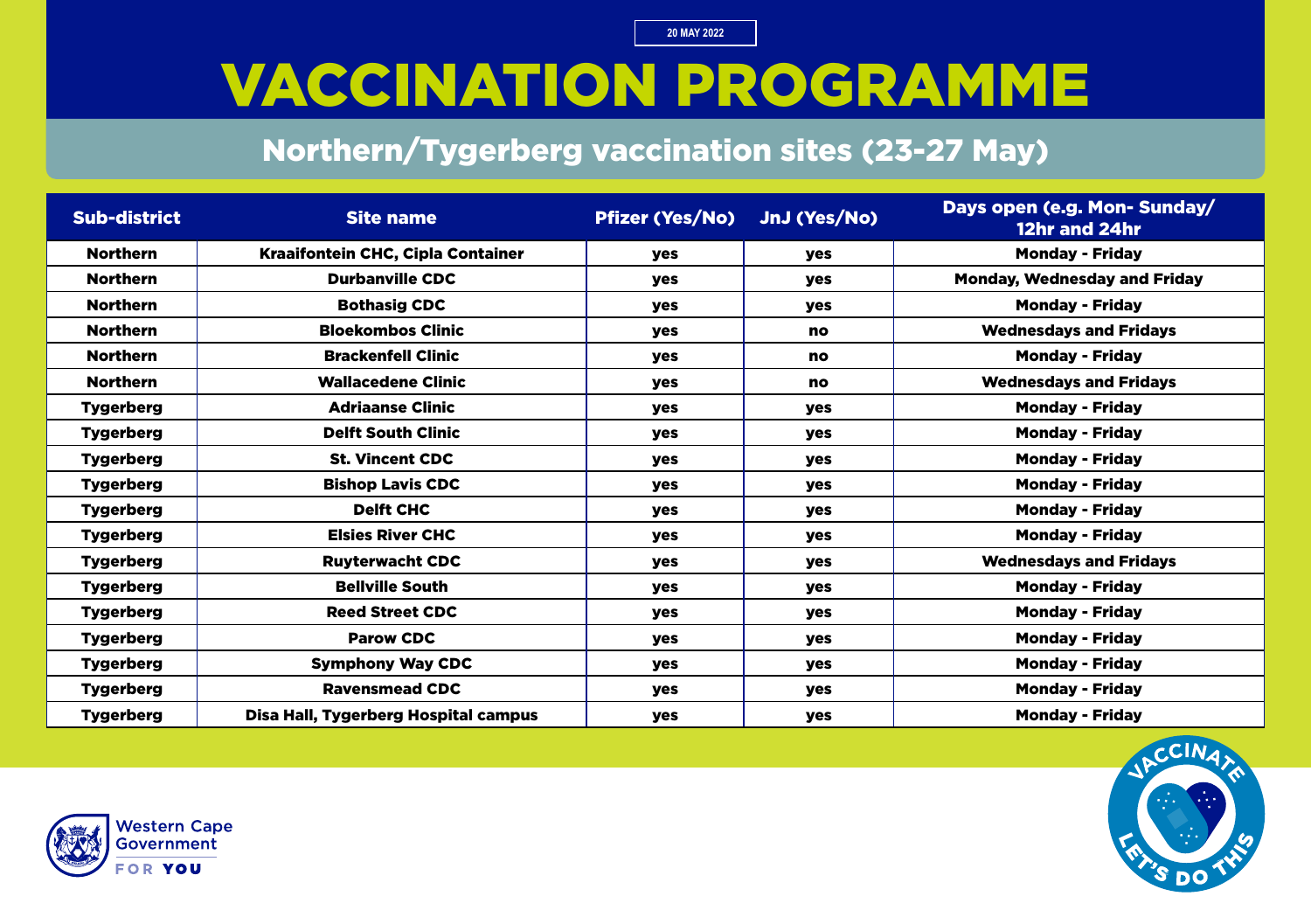## VACCINATION PROGRAMME

### Southern/Western vaccination sites (23-27 May)

| <b>Sub-district</b> | <b>Site name</b>                              | <b>Pfizer (Yes/No)</b> | JnJ (Yes/No) | Days open (e.g. Mon- Sunday/<br>12hr and 24hr |
|---------------------|-----------------------------------------------|------------------------|--------------|-----------------------------------------------|
| <b>Southern</b>     | <b>Ocean View Civic Centre</b>                | <b>yes</b>             | <b>yes</b>   | <b>Wednesday - Thursday</b>                   |
| <b>Southern</b>     | <b>Pelican Park CDC</b>                       | yes                    | yes          | <b>Tuesdays</b>                               |
| <b>Southern</b>     | <b>Seawinds Clinic</b>                        | <b>yes</b>             | <b>yes</b>   | <b>Tuesdays</b>                               |
| <b>Southern</b>     | <b>Retreat CHC</b>                            | yes                    | yes          | <b>Monday - Friday</b>                        |
| <b>Southern</b>     | <b>Lotus River CHC</b>                        | yes                    | <b>no</b>    | <b>Monday - Friday</b>                        |
| <b>Southern</b>     | <b>Lady Michaelis CDC</b>                     | yes                    | <b>yes</b>   | <b>Monday - Friday</b>                        |
| <b>Southern</b>     | <b>DP Marais Hospital</b>                     | yes                    | <b>yes</b>   | <b>Monday - Friday</b>                        |
| <b>Southern</b>     | <b>False Bay Hospital</b>                     | <b>yes</b>             | <b>yes</b>   | <b>Monday - Friday</b>                        |
| <b>Southern</b>     | <b>Grassy Park Civic Centre</b>               | yes                    | <b>no</b>    | <b>Monday - Friday</b>                        |
| <b>Southern</b>     | <b>House of Hope (Hout Bay)</b>               | yes                    | <b>yes</b>   | <b>Monday, Wednesday and Friday</b>           |
| <b>Southern</b>     | Iziko Lobomi (Imizamo Yethu)                  | <b>yes</b>             | <b>yes</b>   | <b>Tuesday</b>                                |
| <b>Southern</b>     | <b>Hangberg Hub</b>                           | <b>Yes</b>             | <b>yes</b>   | <b>Thursday</b>                               |
| Western             | <b>District Six CDC</b>                       | yes                    | <b>no</b>    | <b>Monday - Friday</b>                        |
| Western             | <b>Vanguard CHC</b>                           | <b>yes</b>             | <b>yes</b>   | <b>Monday - Friday</b>                        |
| Western             | <b>Saxon Sea Community Hall</b>               | yes                    | <b>yes</b>   | <b>Monday - Friday</b>                        |
| Western             | <b>New Somerset Hospital</b>                  | yes                    | <b>yes</b>   | <b>Monday - Friday</b>                        |
| <b>Western</b>      | <b>Mamre CDC</b>                              | <b>yes</b>             | <b>yes</b>   | <b>Monday - Friday</b>                        |
| Western             | <b>Kensington CDC</b>                         | yes                    | <b>no</b>    | <b>Monday - Friday</b>                        |
| Western             | <b>Du Noon CHC</b>                            | yes                    | no           | <b>Monday - Friday</b>                        |
| Western             | <b>UCT Community of Hope Vaccination Site</b> | yes                    | yes          | <b>Monday - Friday</b>                        |
| Western             | <b>Maitland CDC</b>                           | yes                    | <b>yes</b>   | <b>Monday - Friday</b>                        |



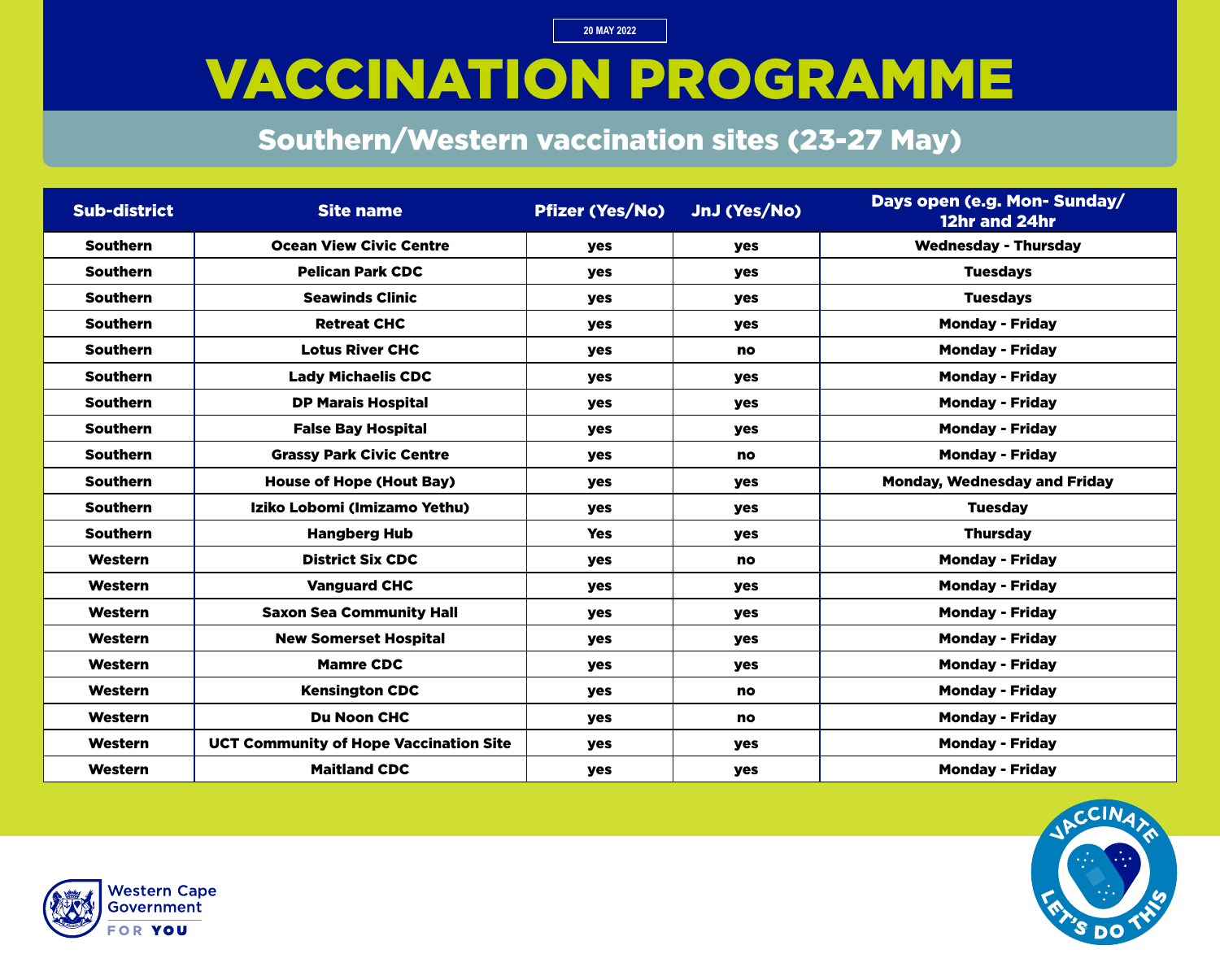### VACCINATION PROGRAMME

Eastern/Khayelitsha vaccination sites (23-29 May)

| <b>Sub-district</b> | <b>Site name</b>                         | <b>Pfizer (Yes/No)</b> | JnJ (Yes/No) | Days open (e.g. Mon- Sunday/<br>12hr and 24hr |
|---------------------|------------------------------------------|------------------------|--------------|-----------------------------------------------|
| <b>Eastern</b>      | <b>Dr Ivan Tomms CDC</b>                 | <b>Yes</b>             | <b>Yes</b>   | <b>Monday - Friday</b>                        |
| <b>Eastern</b>      | <b>Charles Morkel Hall</b>               | <b>Yes</b>             | <b>Yes</b>   | <b>Monday - Friday</b>                        |
| <b>Eastern</b>      | <b>Eerste River Hospital</b>             | <b>Yes</b>             | <b>Yes</b>   | <b>Monday - Friday</b>                        |
| <b>Eastern</b>      | <b>Gustrouw CDC</b>                      | <b>Yes</b>             | <b>Yes</b>   | <b>Monday - Friday</b>                        |
| <b>Eastern</b>      | <b>Helderberg Hospital</b>               | <b>Yes</b>             | <b>Yes</b>   | <b>Monday - Friday</b>                        |
| <b>Khayelitsha</b>  | Khayelitsha (Site B) CHC Cipla Container | <b>Yes</b>             | <b>Yes</b>   | <b>Monday - Saturday</b>                      |
| <b>Khayelitsha</b>  | <b>Khayelitsha Hospital</b>              | <b>Yes</b>             | <b>Yes</b>   | <b>Monday - Friday</b>                        |
| <b>Eastern</b>      | <b>Kleinvlei Recreational Hall</b>       | <b>Yes</b>             | <b>Yes</b>   | <b>Monday-Friday</b>                          |
| <b>Eastern</b>      | <b>Macassar CDC</b>                      | <b>Yes</b>             | <b>Yes</b>   | <b>Monday - Friday</b>                        |
| <b>Eastern</b>      | <b>Mfuleni CDC</b>                       | <b>Yes</b>             | <b>Yes</b>   | <b>Monday - Friday</b>                        |
| <b>Khayelitsha</b>  | <b>Michael Mapongwana CDC</b>            | <b>Yes</b>             | <b>Yes</b>   | <b>Monday - Friday</b>                        |
| <b>Khayelitsha</b>  | <b>Nolungile CDC</b>                     | <b>Yes</b>             | <b>Yes</b>   | <b>Monday - Friday</b>                        |
| <b>Eastern</b>      | <b>Nomzamo CDC</b>                       | <b>Yes</b>             | <b>Yes</b>   | <b>Monday - Friday</b>                        |
| <b>Eastern</b>      | <b>Strand CDC</b>                        | <b>Yes</b>             | <b>yes</b>   | <b>Monday-Friday</b>                          |



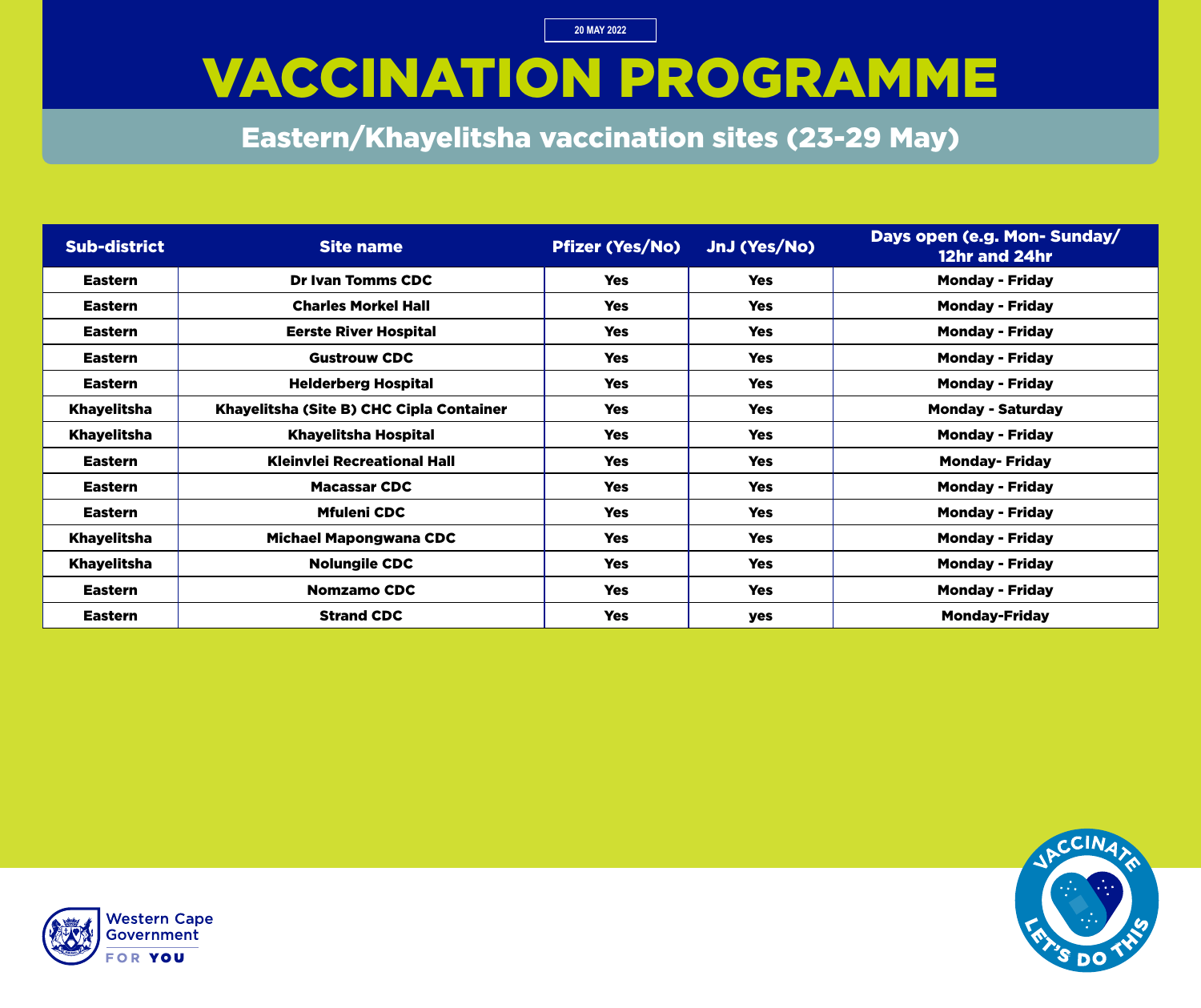# VACCINATION PROGRAMME

#### Klipfontein/Mitchells Plain vaccination sites (23-29 May)

| <b>Sub-district</b>    | Site name                                | Pfizer (Yes/No) JnJ (Yes/No) |            | Days open (e.g. Mon- Sunday/<br>12hr and 24hr |
|------------------------|------------------------------------------|------------------------------|------------|-----------------------------------------------|
| <b>Mitchells Plain</b> | <b>Cross Roads CDC</b>                   | <b>Yes</b>                   | <b>Yes</b> | <b>Monday - Friday</b>                        |
| <b>Klipfontein</b>     | <b>Heideveld CDC</b>                     | <b>Yes</b>                   | <b>Yes</b> | <b>Monday - Friday</b>                        |
| <b>Klipfontein</b>     | <b>Gugulethu CHC</b>                     | <b>Yes</b>                   | <b>Yes</b> | <b>Monday - Sunday</b>                        |
| <b>Mitchells Plain</b> | <b>Inzame Zabantu CDC</b>                | <b>Yes</b>                   | <b>Yes</b> | <b>Monday - Friday</b>                        |
| <b>Klipfontein</b>     | <b>Nyanga CDC</b>                        | <b>Yes</b>                   | <b>Yes</b> | <b>Monday - Friday</b>                        |
| <b>Klipfontein</b>     | <b>Dr Abdurahman CDC</b>                 | <b>Yes</b>                   | <b>Yes</b> | <b>Monday - Friday</b>                        |
| <b>Klipfontein</b>     | <b>Hanover Park CDC</b>                  | <b>Yes</b>                   | <b>Yes</b> | <b>Monday - Sunday</b>                        |
| <b>Mitchells Plain</b> | <b>Mitchells Plain CHC</b>               | <b>Yes</b>                   | <b>Yes</b> | <b>Monday - Sunday</b>                        |
| <b>Mitchells Plain</b> | <b>Mitchells Plain District Hospital</b> | <b>Yes</b>                   | <b>Yes</b> | <b>Monday - Friday</b>                        |